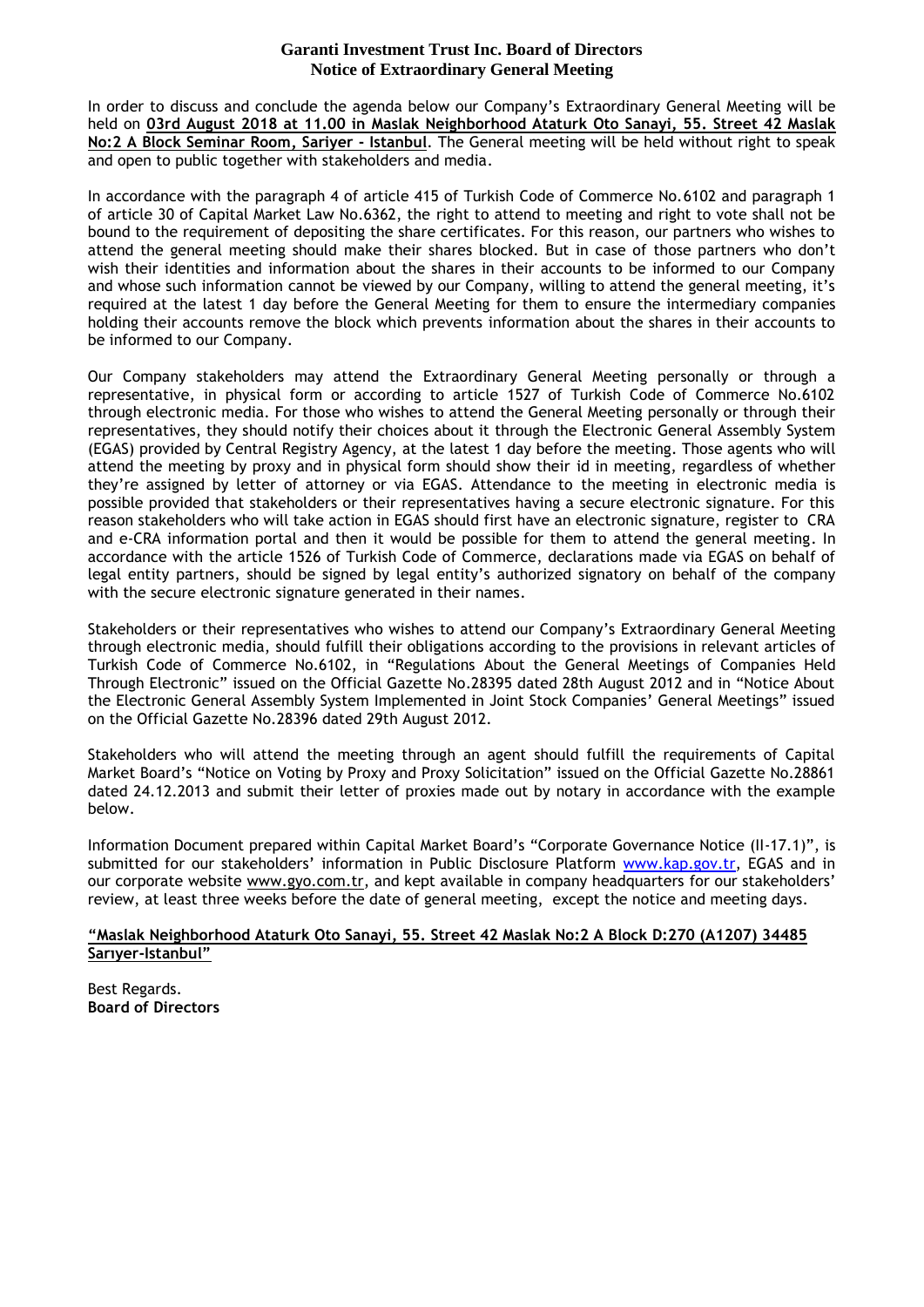# **Garanti Investment Trust Inc. Board of Directors Notice of Extraordinary General Meeting**

## **GENERAL MEETING AGENDA**

- 1) Opening and adopting moderator.
- 2) Authorization of moderator for signing General Assembly meeting minutes.
- 3) Since Mustafa Sabri Dogrusoy and Remzi Murat Rena resigned on 04.06.2018 in accordance with the regulation in Corporate Governance Notice (II-17.1) on sub-article (g) of article 4.3.6 regarding regulation on not having any mugwump "not being functioned in company board of management more than six years in the late ten years", presenting the issue of followers of Osman Nezihi Alpturk and Piraye Erdem to be elected as real person mugwump member of the board, in accordance with the article 363 of the Turkish Commercial Code, by board of management in order to complete their function period to approval of General Assembly.
- 4) Review and decision on the issue of amendment of 11th article headlined as "CAPITAL AND SHARES" in our articles of association with letter of Capital Market Board dated 04.06.2018 with no 12233903-335.07-E.6317 and with letter of T.R. Ministry of Customs and Commerce dated 13.06.2018 and with no 50035491-431.02-E-00035140170 as approved.
- 5) Wishes and Closure.